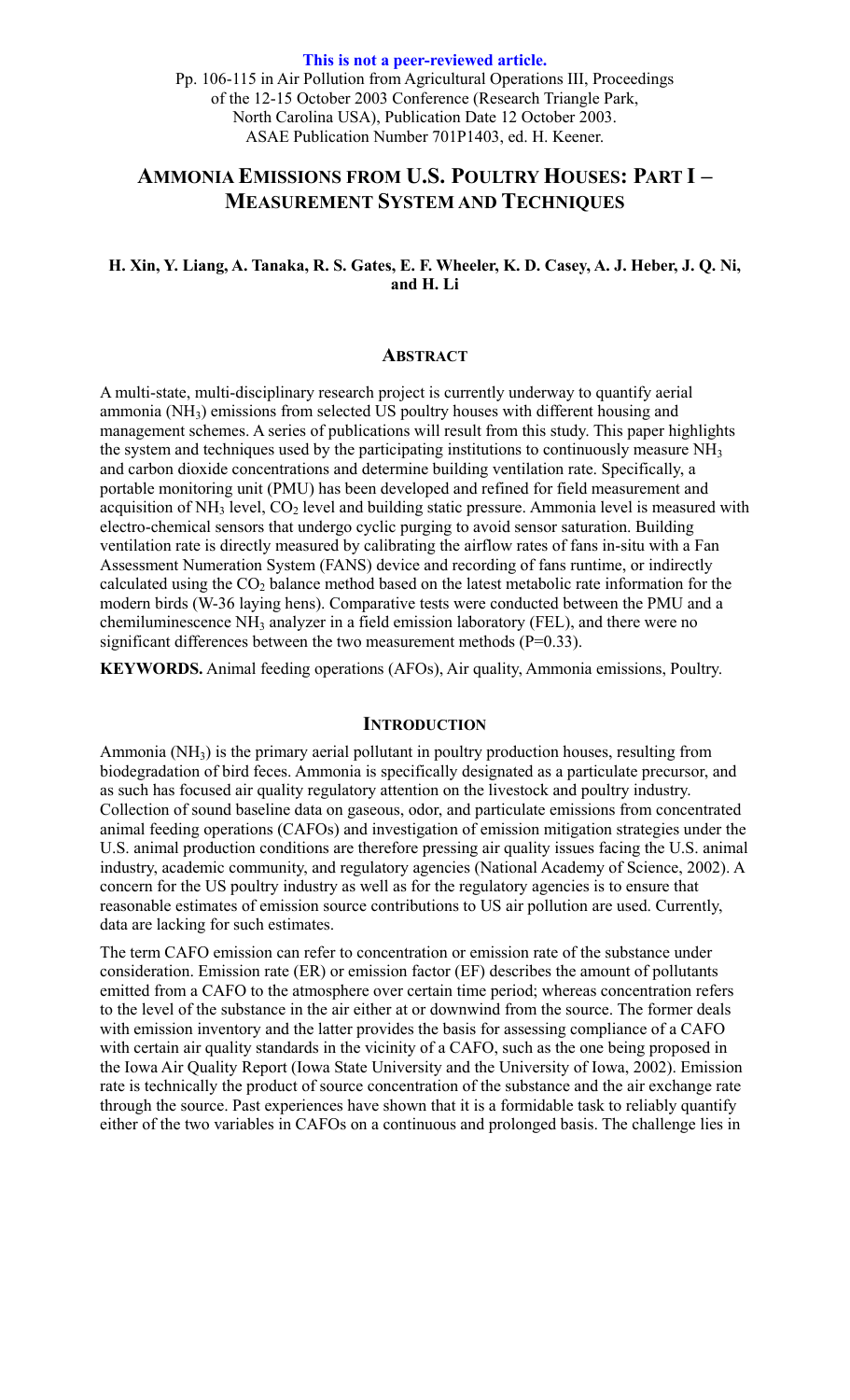the harsh nature of the sample air that is beyond the operational limits of most analytical instruments; prohibitive costs of the high precision instruments; the large number of facilities and geographical locations that must be monitored to ensure reasonable representation of the wide-range production practices; limited mobility of the expensive instruments (e.g., field emission lab) once installed on site; the large number of fans involved and the inherent variations among them (belt tightness, degree of shutter opening, dust on blades, etc.) for certain mechanically ventilated facilities (e.g., laying hen houses); and the high difficulty in determining ventilation rate for naturally ventilated facilities. Nevertheless, researchers continue to explore measurement instruments and techniques that are relatively affordable and acceptable in performance to meet the increasing needs to quantify emission rates and evaluate mitigation strategies.

The objective of this paper is to describe the measurement instrumentation system used in a current multi-state project that aims to quantify ammonia emission rates from selected, representative U.S. broiler and laying hen houses with various housing and manure/litter management schemes and geographical locations. Two companion papers describe progress results on emission rates for broiler houses in Kentucky and Pennsylvania (Wheeler et al., 2003) and laying hen houses in Iowa (Liang et al., 2003).

# **METHODOLOGY AND SAMPLE RESULTS**

The guiding principles in selecting and developing the measurement system for this project was: a) the monitoring unit should have a reasonable resolution or repeatability in measuring NH<sub>3</sub> levels in most U.S. poultry houses, so that a maximum number of units could be built and operated with the available funds; b) the unit should be truly portable in that it can be readily moved among the monitored sites, thereby maximizing the number of houses monitored in the project; and c) the unit conforms to biosecurity protocols in that it has a well-sealed housing (not opened on site) and its wetted parts (plumbing) can be disinfected or purged off site. It was based on these guiding principles that the portable monitoring units (PMUs) were developed. Monitoring of the houses is performed at 2-3 week intervals, and each monitoring episode lasts about 2.5 days. Data on  $NH<sub>3</sub>$  level and other environmental variables (temperature, RH, CO<sub>2</sub>, building static pressure) are collected at 30- or 60-s intervals, and later processed into 20- or 30 min data. The monitoring will last one full year to cover the seasonal effects on emissions. It is worthy noting that a parallel multi-state project involving six states (MN, IN, IA, IL, NC, and TX) uses field emission labs (FELs) to intensively quantify emissions of gases, dust and odors from a fewer number of swine and poultry houses. Thus, the two projects are complementary in scope and methodology. A side-by-side comparison of the PMU and FEL systems for measuring NH3 levels at a commercial laying hen house has been conducted, as described below.

## The Dual-Gas Portable Monitoring Unit (PMU)

The PMUs were built with commercially available components (~\$3,500 in material cost). Xin et al. (2002) described the development and operation of the first-generation PMU. It uses two electro-chemical (EC) NH3 loggers (0-200±1 ppm, model PAC IIIh; Dräeger Safety, Inc., Pittsburgh,  $PA^{10}$ ) and one infrared  $CO_2$  transmitter (0-5,000 or 0-7,000  $\pm$  20 ppm; Model GMT222, Vaisala Inc., Woburn, MA). The redundant NH<sub>3</sub> logger is used to minimize missing data due to sensor failure. One unique feature of the PMU is the purging of the  $EC-NH<sub>3</sub>$  sensors prior to sampling the target air. This purging is designed to eliminate errors caused by sensor saturation from continuous exposure to NH3-laden air. Xin et al. (2002) presented data relative to the saturation behavior of the EC sensors and the responses of the sensors to cyclic purging and sampling. It was observed in both lab and field trials that the duration of purging depends on the NH3 concentration in the sample air and the sensor life. For the applications of high-rise or manure belt laying hen houses where NH<sub>3</sub> level varies from less than 10 ppm to greater than 120 ppm, 24-min purging and 6-min sampling cycles (thus, 30-min concentration data) was found to be adequate. For broiler houses, 14-min/6-min cycles (20-min data) have been used. Through calibration with  $NH_3 + N_2$  balance gas (18, 50 and 154 ppm), it was found that the maximum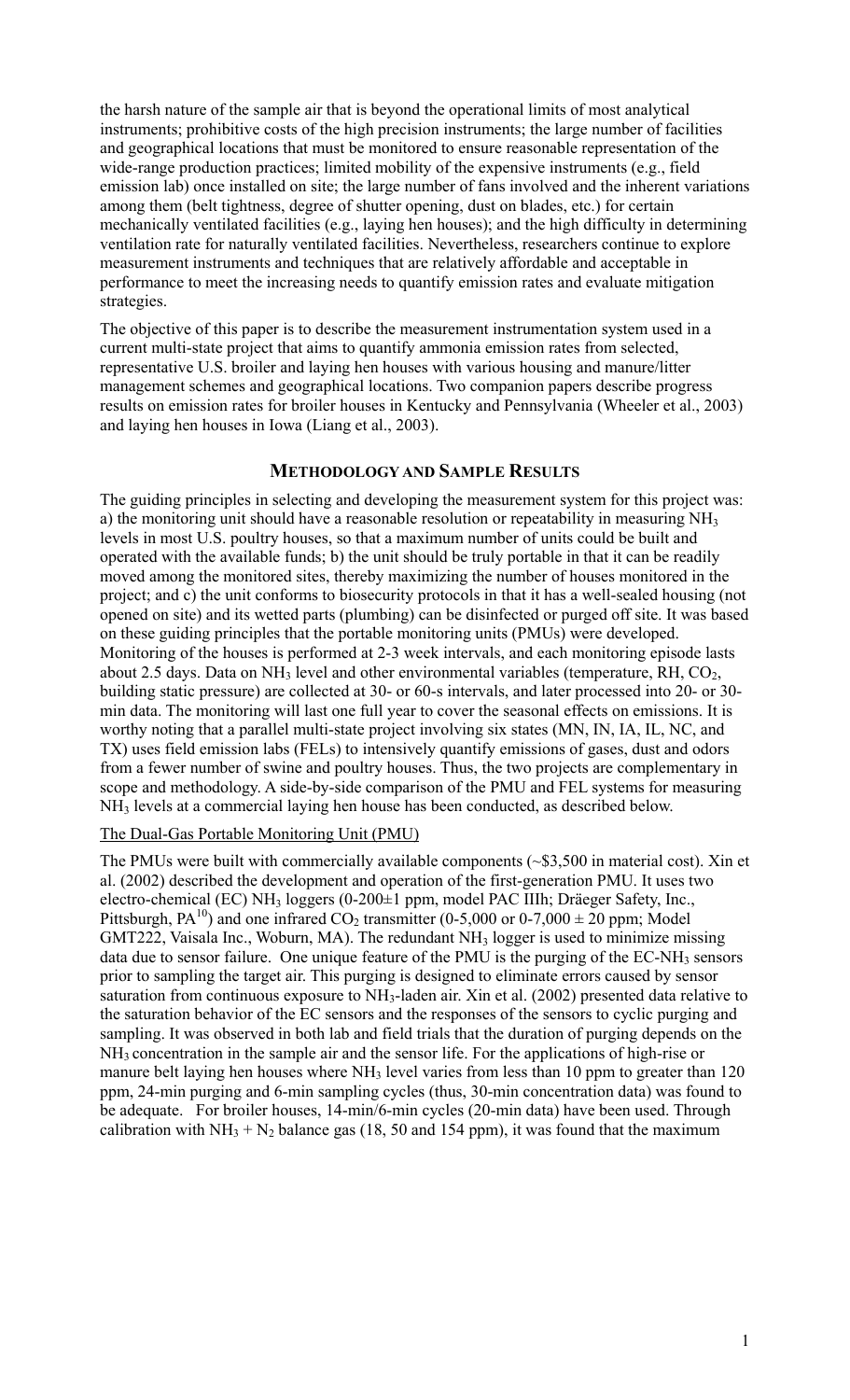readings during sampling cycle represent the actual NH<sub>3</sub> concentrations, and have been used in the calculations.

Figure 1 contains a photograph and a schematic of the second-generation PMU. The main difference between the first and second generation PMU is that the second-generation PMU uses positive pressure (PP) air sampling system (i.e., supply pump placed in the upstream of the NH<sub>3</sub> sensors) whereas the first generation PMU used negative pressure (NP) sampling system (pump placed downstream). The initial choice of NP sampling was to eliminate potential absorption of gas by the air pump. However, it seemed that undetectable leakage in the NP plumbing or change in sensor responsiveness over time made the readings with NP sampling less reliable or inconsistent between the paired sensors from time to time, when compared with hand-held measurements. Therefore, PP sampling system was investigated. The results showed that readings of the sensors with PP sampling were much more consistent between themselves and when compared with the hand-held monitor readings. The effect of gas absorption by the sampling pump on NH<sub>3</sub> readings during the sampling cycles was also found negligible, presumably due to the large volume of air (~11 *l*/min) moving through the pump and only an aliquant amount (0.5 *l*/min) passes through the NH3 sensors. However, the absorption seems to affect (elevate) NH3 readings during the purging cycles.



**Figure 1.-The dual-gas (NH3 & CO2) portable measurement unit (PMU):** *Second generation.* **Differing from the first generation PMU, it uses positive-pressure (PP) air delivery** 

An example output of the  $NH_3$  and  $CO_2$  readings of the PS PMU during purging (low pulse in the valve state) and sampling (high pulse in the valve state) cycles in monitoring a commercial high-rise laying hen house in wintertime is shown in Figure 2. The gradual elevation in NH<sub>3</sub> values during purging cycles was presumably a result of slow release of gas absorbed into the sampling pump. Also differing from the first-generation PMU, the second-generation PMU uses the much lighter polycarbonate enclosure with a transparent door (Hoffman Electrical Enclosure Cat. No. Q604018PCIQRCC, Crescent Electric Supply Company, Des Moines, IA) instead of the metal enclosure.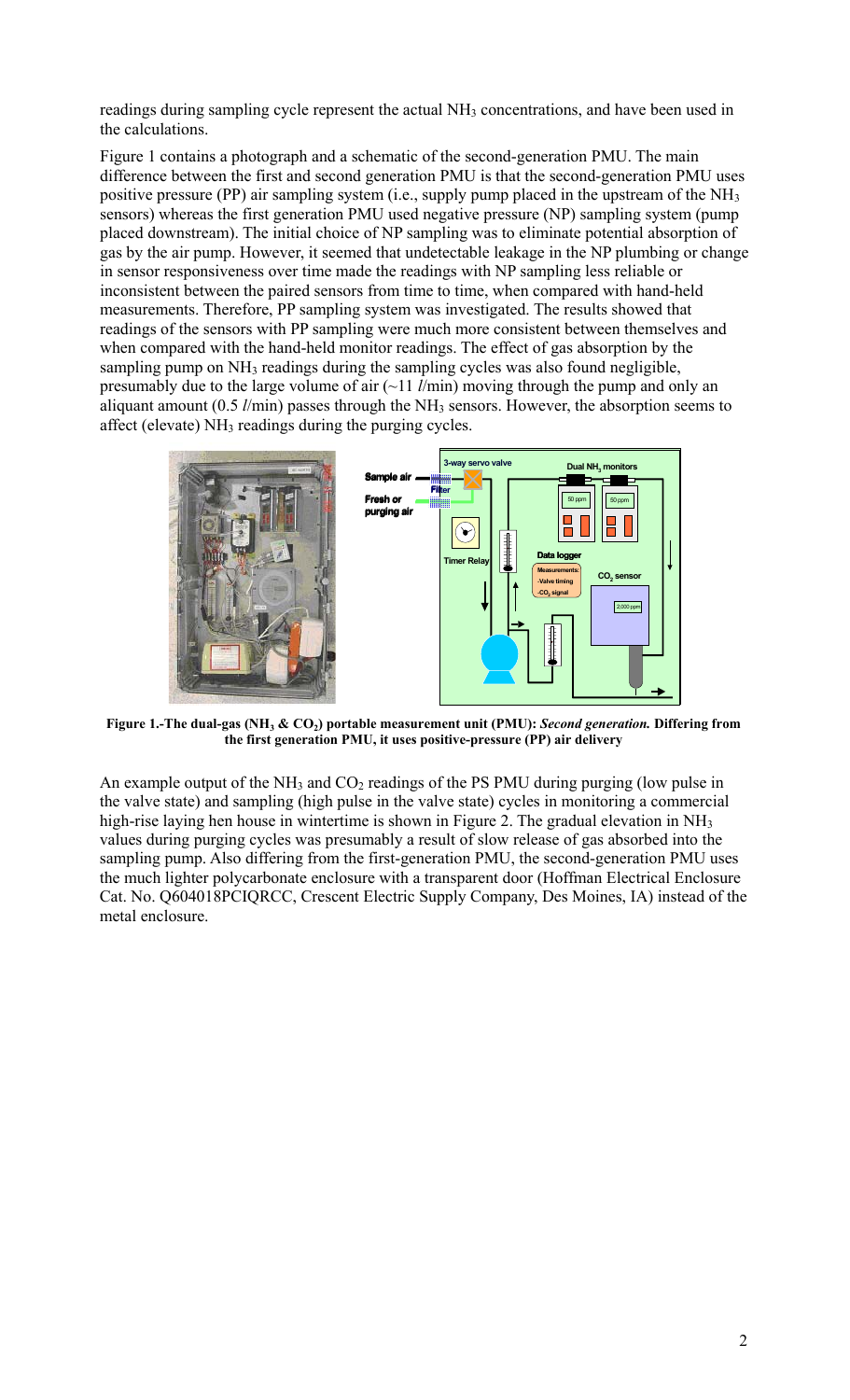

Figure 2. An example output of 30-s NH<sub>3</sub> and CO<sub>2</sub> monitors of the PMU for the incoming (purging) and **exhaust air in a high-rise laying house (with manure storage in the lower level) during wintertime.** 

The PP PMU was evaluated against a chemiluminescence NH<sub>3</sub> analyzer in a FEL that was installed next to a commercial laying hen house. The NH<sub>3</sub> levels monitored ranged from 6 to 45 ppm. The FEL recorded NH<sub>3</sub> levels of the exhaust air every minute whereas the PMU used 12min purging and 8-min sampling cycles and registered data every 30 s. Averages of the NH<sub>3</sub> readings by the FEL during the PMU sampling cycles were calculated. These average values were compared with a) the maximum value of the PMU readings during the sampling cycles  $(PMU<sub>max</sub>)$ , b) the difference between the maximum value of sampling cycle and the minimum value of purging cycle (PMU<sub>max-min</sub>), or c) the difference between maximum value of sampling cycle and mean value of last 2-min of the purging cycle (PMUmax-2min). Selection of the different values was based on the inherent characteristic (potential sensor saturation) of the electrochemical sensors to NH3-laden air. Paired t-tests were conducted between the FEL and the PMU values; and the results are presented in Table 1. PMU<sub>max</sub> values were the only one of the three scenarios that showed no significant difference from the FEL values (P=0.33).

**Table 1. Comparison of ammonia concentration measured by PMU vs. chemiluminescence analyzer used in a**  <sup>e</sup>mission lab (FEL) at a laying h

| $\mu$ in the control of $\mu$ and $\mu$ and $\mu$ and $\mu$ is a raying from nouse site (if $\mu$ = 1000) |                  |     |          |          |  |
|-----------------------------------------------------------------------------------------------------------|------------------|-----|----------|----------|--|
| Term                                                                                                      | Mean of FEL-term |     | t value  | P-value  |  |
| $PMU_{max}$                                                                                               | -0.1             |     | $-0.971$ | 0.3317   |  |
| $PMU_{\text{max-min}}$                                                                                    | 0.7              | 3.4 | 7.085    | < 0.0001 |  |
| $PMU_{\text{max-2min}}$                                                                                   |                  |     | 19.84    | < 0.0001 |  |

Before and after each field monitoring, the NH<sub>3</sub> loggers are checked and calibrated as needed. The loggers are programmed to collect data every 30 or 60 s. At this interval, the PAC IIIh loggers can store up to 67 or 134 hr of data. At the end of 2.5-d monitoring episodes, the PMUs are handled in one of the two ways. Where the PMUs are shared among different monitored sites, they are brought back to the lab on campus and purged with fresh air before they are opened and data downloaded. The exposed surface areas of PMUs are cleaned/wiped with disinfectant before they are taken to the next site. Where PMUs are designated to specific sites, only the PAC IIIh monitors and the 4-channel data logger containing the  $CO<sub>2</sub>$  output, the timer output (solenoid switch state of sampling or purging), interior temperature of the enclosure, and static pressure output (one per house) are brought back for data retrieval and calibration check. During post-monitoring check with calibration gases (close to the house  $NH<sub>3</sub>$  levels), if readings of both NH3 loggers of the PMU agree within 95% of the target (calibration gas) values, averages of the two are used in the data analysis. Otherwise only data from the unit that agrees with the target values will be used. The  $CO<sub>2</sub>$  transmitters have been found to be stable and are checked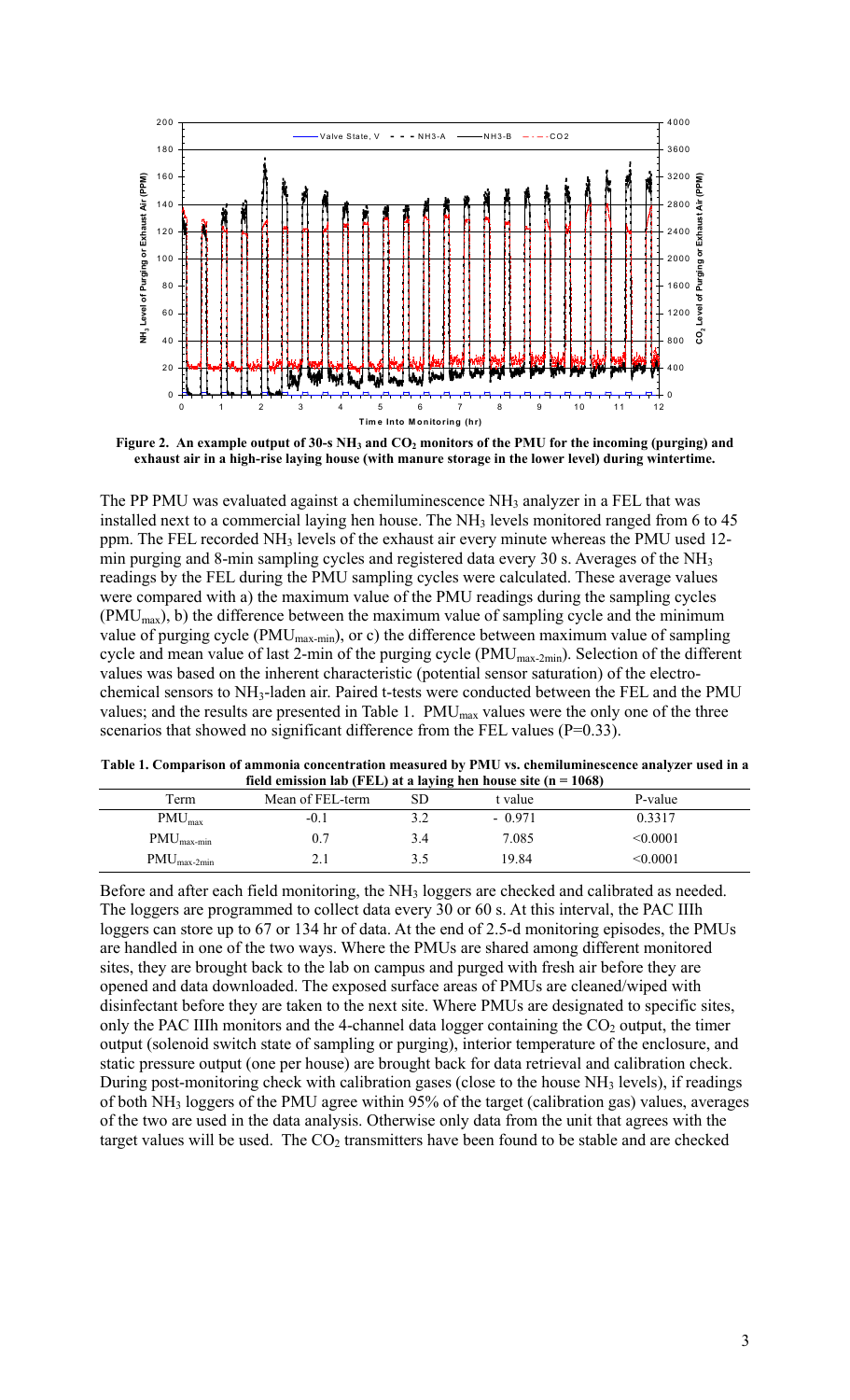every 2-4 weeks and calibrated every six months using the commercially available calibrator (Model GMK220, Vaisala Inc., Woburn, MA).

# Determination of Building Ventilation Rate and Emission Rate

Building ventilation rate (BVR) is determined by one of the two ways. One is direct measurement by measuring the airflow rates of selected or all ventilation fans with an improved in-situ Fan Assessment Numeration System (FANS) device (Gates et al., 2002; Wheeler et al., 2002) and monitoring the runtime of the fans. Fan motor activation is measured using a commercially available motor logger (Onset Computer Corp, MA). Numerous different configurations of logger installation were tested to get reliable fan motor activation data. The basic unit did not function reliably with the conventional capacitor start-capacitor run motors used to drive the propeller fans in all (broiler) sites (both 120 and 240 VAC). The most reliable method being used involves fastening the motor logger to a custom-fabricated extension cord with a single conductor placed near one part of the unit, and the other conductor and ground wire placed at the end of the logger (Figure 3).



**Figure 3. Custom-fabricated extension cord used to attach motor logger for monitoring fan operation.** 

Figure 4 shows photographic views of the FANS. Ten FANS units have been constructed for use by the two multi-state projects. The FANS units were individually calibrated at the University of Illinois BESS fan testing facility (http://www.age.uiuc.edu/bee/research/research.htm). Figure 5 is a graph of measured vs. "true" airflow curves for all 10 units. Considerable variations in airflow rates among individual, seemingly identical fans can exist. An example is shown in figure 6 that involves eight 1.2-m (48 inch) fans installed in a tunnel-ventilated broiler house, as measured with the FANS. These large discrepancies among the individual fans further demonstrate the need to verify or calibrate the ventilation fans for their actual air delivery capacities, as opposed to relying on the manufacturer's rating.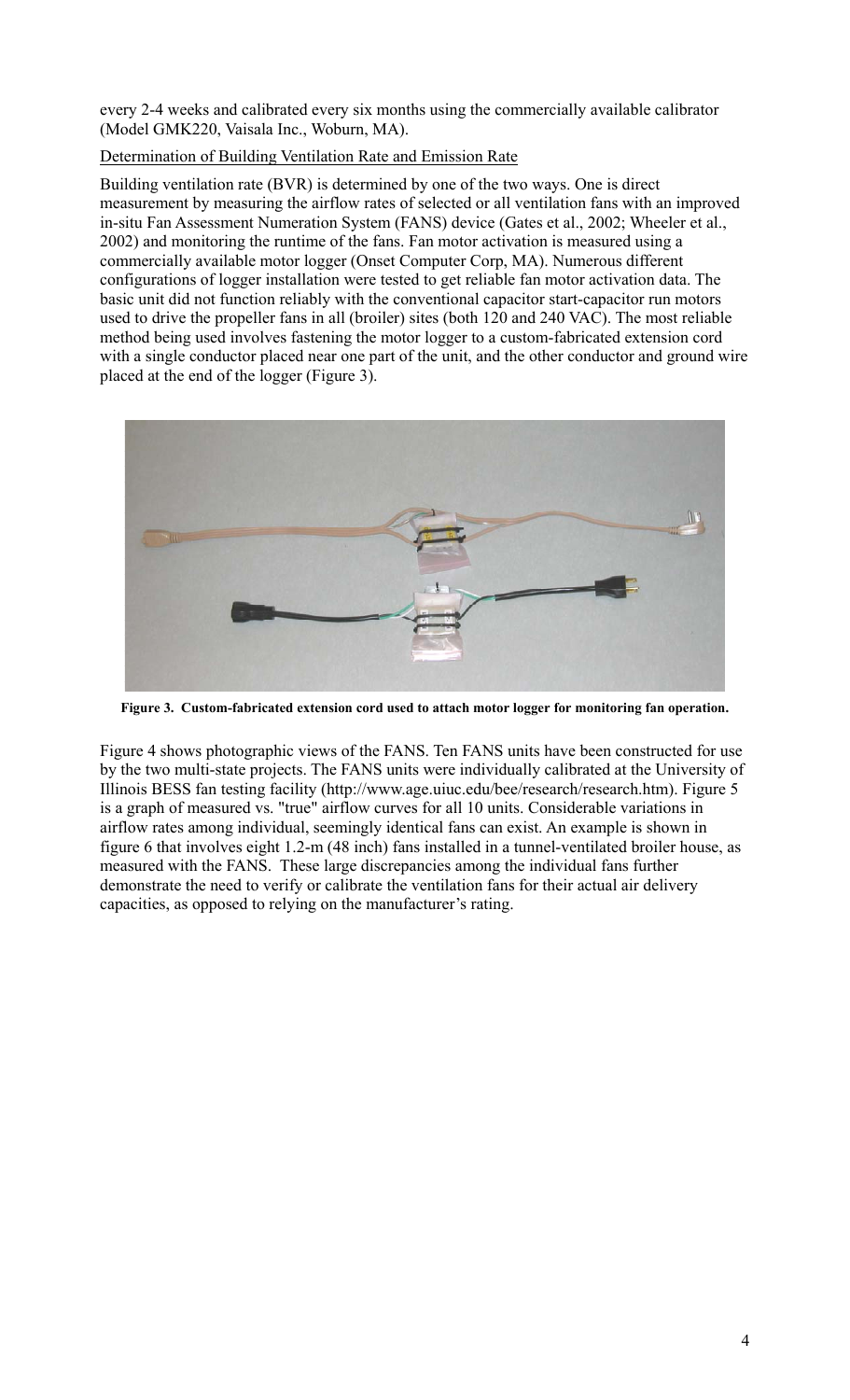

**(a)** 



**(b)** 



**(c)** 



**(d)**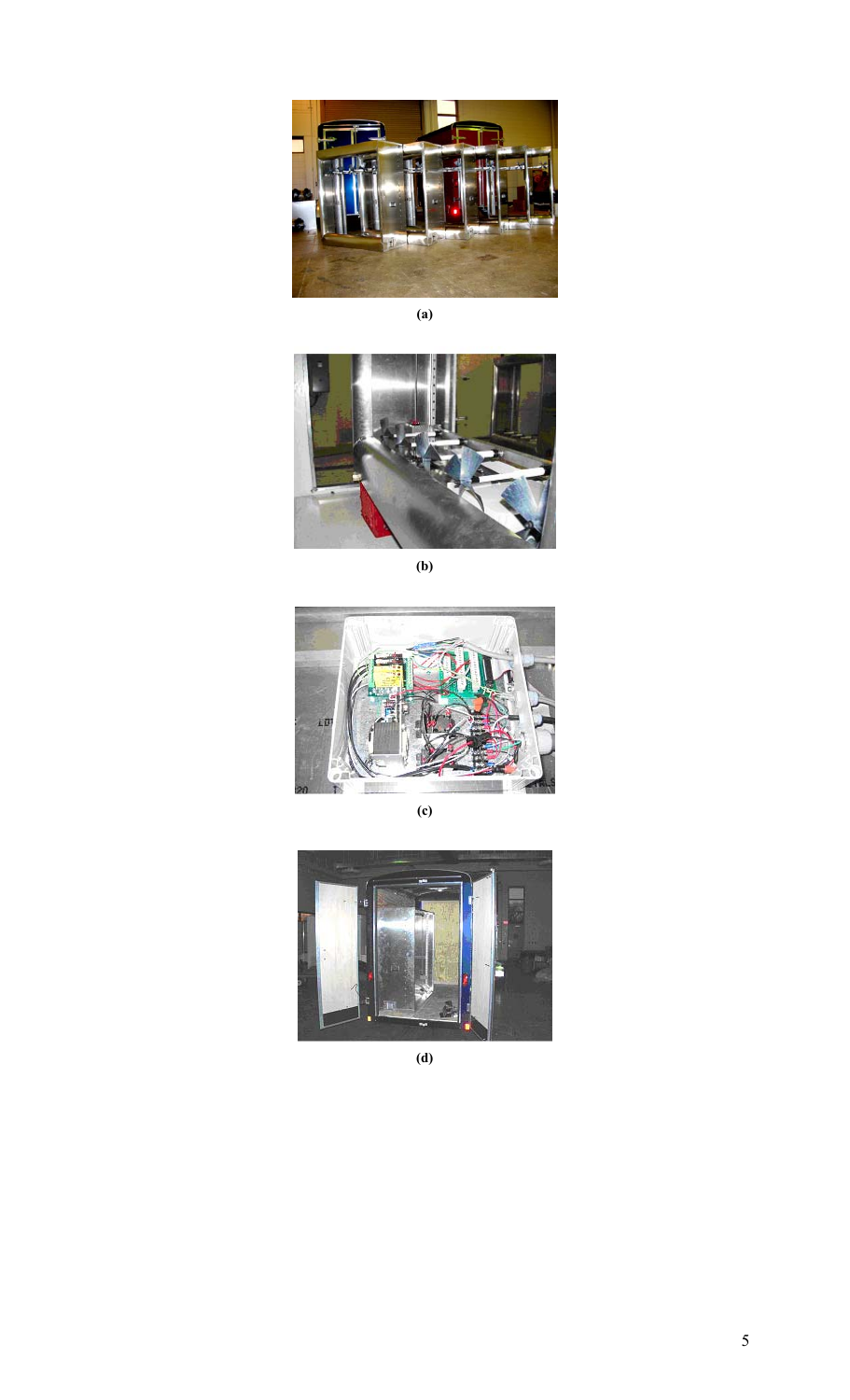

**(e)** 



**Fig. 4-FANS unit photographs: (a) recently built units; (b) anemometer rack; (c) electronics for controlling drive-train and acquiring anemometer signals; (d) FANS unit in trailer for transport to site; (e) calibration in the University of Illinois BESS Lab; (f) calibration at BESS with fan in place (Source: Gates et al., 2002).** 

The other method of determining BVR is through  $CO<sub>2</sub>$  balance as governed by indirect calorimetry relation. The metabolic rates and respiratory quotients of modern W-36 breed laying hens (type of hens used in this project and most typical in the United States) during light and dark periods of the day have recently been quantified (Chepete, 2002). With two 0.9-m (36-inch) fans running at an average static pressure of 25 Pa (0.10" W.C.), producing a nominal airflow of  $8.0 - 9.9$  m<sup>3</sup>/s (17,000-21,000 cfm, Online Agricultural Fans Performance and Efficiency, BESS Lab, http://www.bess.uiuc.edu), the calculated daily mean CO2 balance-based BVR was  $8.7 \text{ m}^3/\text{s}$ (18,368 cfm). Hence the preliminary results indicate that the  $CO<sub>2</sub>$  balance method produces reasonable estimation of BVR under the minimum ventilation condition. More extensive evaluation of the CO2 balance BVR estimation vs. mechanical measurement is ongoing. Based on the indirect determination of BVR, Figure 7 shows an example diurnal profile of NH3 emission rates for a high-rise layer house and a manure belt layer house during wintertime. The results of these diurnal variations confirm the necessity for continuous, extended measurement vs. brief, snapshot measurements to ensure a realistic representation of overall emission rate.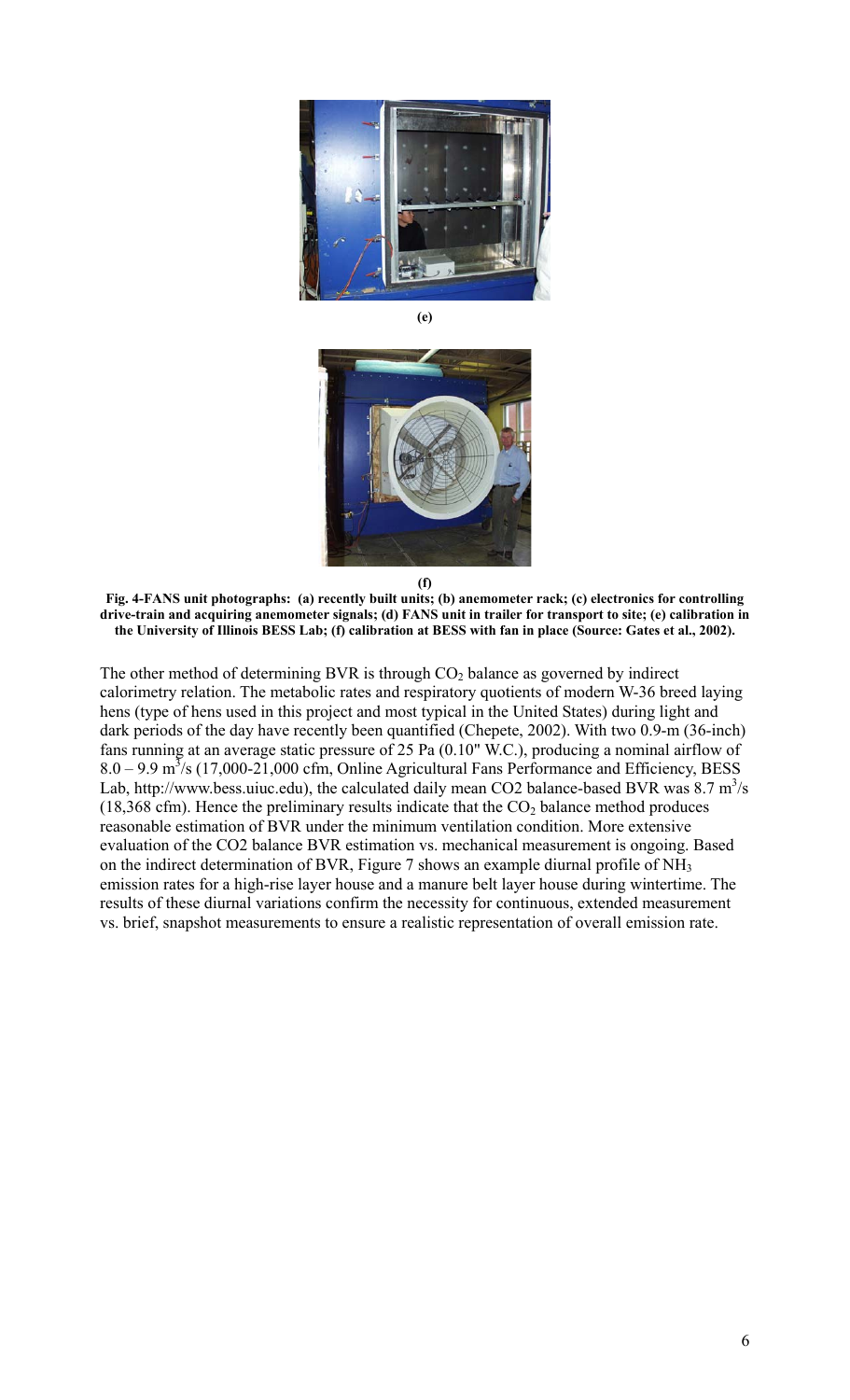

**Figure 5. Composite graph illustrating the uniformity of measurement between 10 different FANS units. Reference flow obtained from standard flow nozzle equations for the nozzles in the BESS Lab (Univ. of IL) from manometer readings of pressure drop (Source: Gates et al., 2002). 1 cfm = 1.7 m<sup>3</sup> /hr** 



**Figure 6. -Illustration of considerable variations in airflow rates among eight 1.2-m (48 inch) diameter ventilation fans installed in a tunnel-ventilated broiler house, as measured with the FANS (Source: Casey et al., 2002). 1 cfm = 1.7 m<sup>3</sup> /hr.**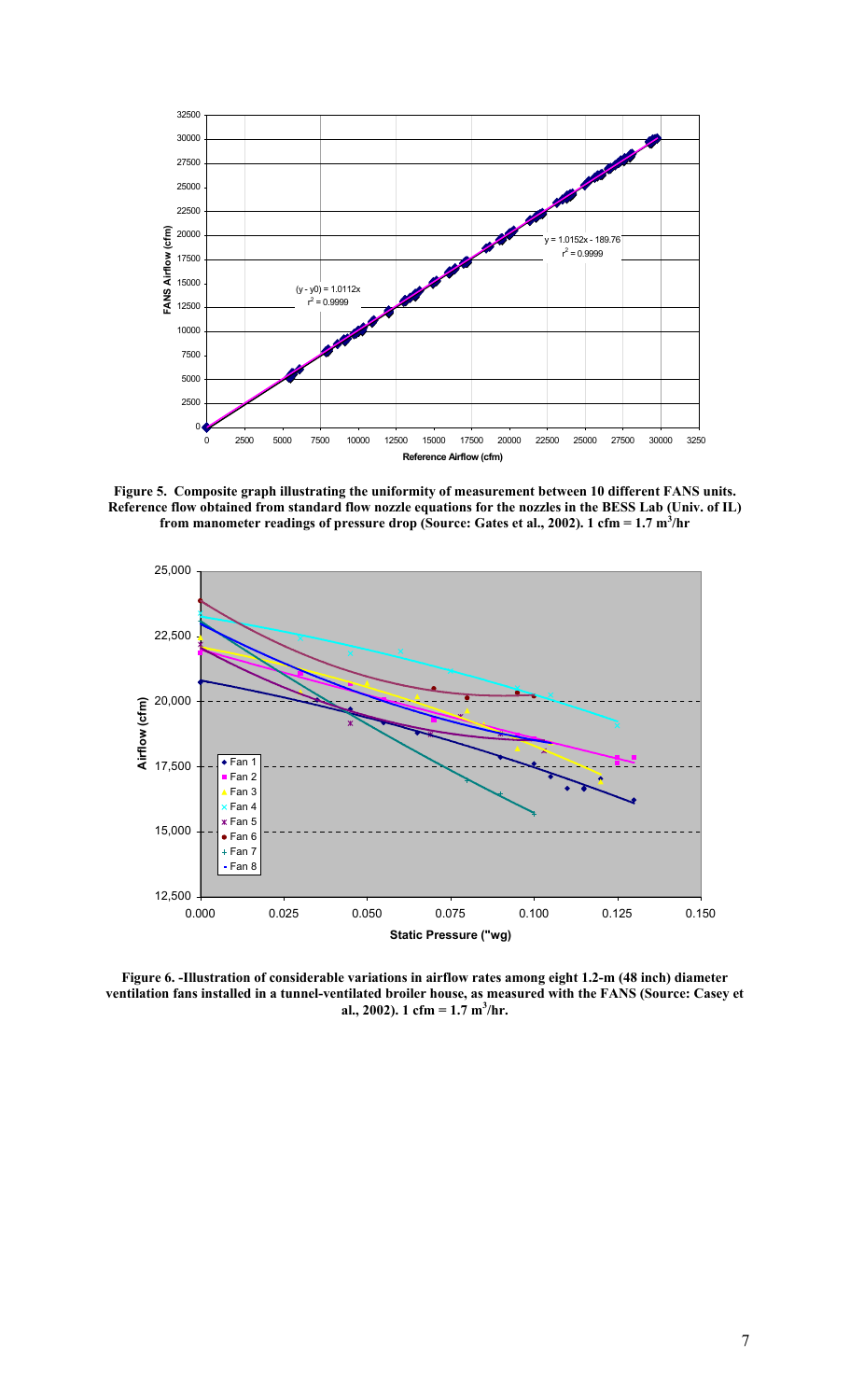

Figure 7. Example dynamic profiles of NH<sub>3</sub> emission rate for a high-rise (top) and manure belt (bottom) laying hen house during wintertime.  ${}^{\circ}C = ({}^{\circ}F-32) \times 5/9$ 

#### **SUMMARY**

A relatively low-cost, portable measurement instrumentation system was developed and is being used for continuous measurement of ammonia  $(NH_3)$  and carbon dioxide  $(CO_2)$  levels, in-situ calibration of fan airflow capacity, and fan runtime in commercial poultry houses. These measurements lead to quantification of NH<sub>3</sub> emission rates from the animal houses. Specifically, the NH<sub>3</sub> and CO<sub>2</sub> levels are measured and recorded with one or multiple portable monitoring unit(s) (PMUs) that operate(s) in purging and sampling cycles. The actual airflow rates of ventilation fans are calibrated with an improved Fan Assessment Numeration System (FANS) device. Runtime of the ventilation fans (in tunnel-ventilated broiler houses) is monitored using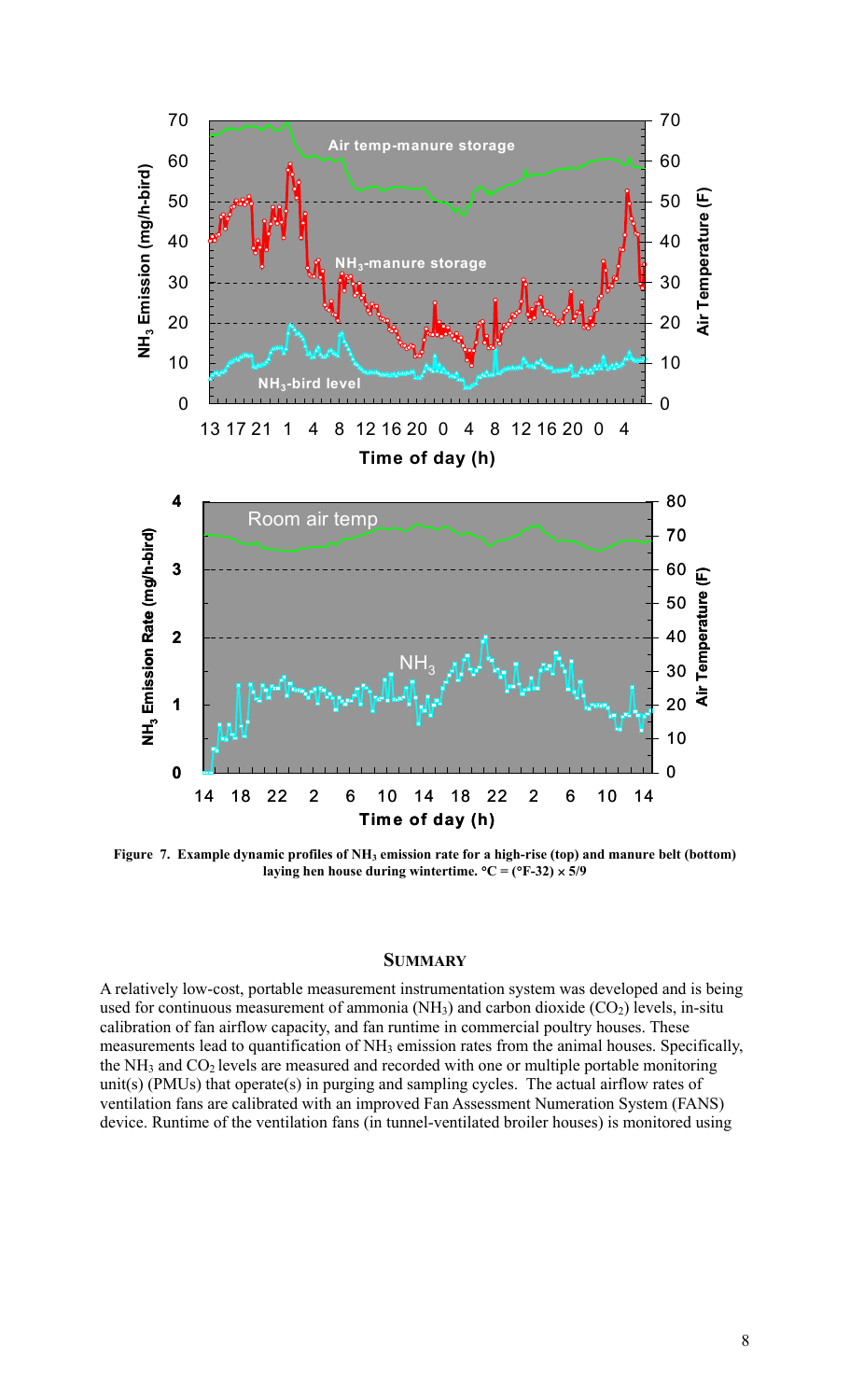commercially available magnetic motor loggers attached to custom-made extension cords that are connected to the power supply of the exhaust fans. The NH<sub>3</sub> levels measured with the positive pressure system PMU (maximum values of the sampling cycles) agreed well with those measured with a chemiluminescence analyzer used in a field emission laboratory at a commercial laying hen site. It was also discovered that positive pressure air sampling/purging system seems more reliable than negative pressure system for the PMU. Care should be taken when directly applying commercial motor loggers to monitoring runtime of conventional capacitor start-capacitor run motors. Carbon dioxide balance method, based on modern metabolic rate data, seems to produce good estimation of building ventilation rate.

#### Acknowledgements

The following agencies have contributed to the financial support for this study and are acknowledged with gratitude: the USDA-IFAFS program, the 6-State Animal Waste Management Consortium, the Iowa Egg Council, the Center for Advanced Technology Development at Iowa State University, and the USDA Multi-State Research Project S291 – Systems for Controlling Air Pollutant Emissions and Indoor Environment of Poultry, Swine and Dairy Facilities.

## **REFERENCES**

- 1. Casey, K. D., E. F. Wheeler, R. S. Gates, H. Xin, P. A. Topper, J. S. Zajaczkowski, Y. Liang, A. J. Heber, and L. D. Jacobson. 2002. Quality assured measurements of livestock building emissions: Part 4. Building ventilation rate. Proc of Symposium on Air Quality Measurement Methods and Technology held on November 13-15, 2002 at the Cathedral Hill Hotel, San Francisco, CA organized by Air & Waste Management Association (A&WMA), Pittsburgh, PA 15222, USA.
- 2. Chepete, H. J., H. Xin, R.S. Gates, and M.C. Puma. Heat and moisture production of poultry and their housing systems*: Pullets and layers*. *Transactions of the ASHRAE* (in review)
- 3. Chepete, H. J. and H. Xin. 2002. Heat and moisture production of poultry and their housing systems*: Molting layers*. *Transactions of the ASHRAE* (in review)
- 4. Gates, R. S., J. D. Simmons, K. D. Casey, T. Greis, H. Xin, E. F. Wheeler, C. King, and J. Barnett. 2002. Fan assessment numeration system (FANS) design and calibration specifications. Technical paper No. 024124. American Society of Agricultural Engineers, St. Joseph, MI: ASAE
- 5. Iowa State University and the University of Iowa. 2002. Iowa Concentrated Animal Feeding Operation Air Quality Study – Final Report. http://www.publichealth.uiowa.edu/ehsrc/CAFOstudy.htm
- 6. Liang, Y., H. Xin, A. Tanaka, S. Lee, H. Li., E.F. Wheeler, R.S. Gates, J.S. Zajaczkowski, P. Topper and C. D. Casey. 2003. Ammonia emissions from U.S. poultry houses: Part II – layer houses. Proc of the Third International Conference on Air Pollution from Agricultural Operations held on October 11-14, 2003 in Raleigh, NC, organized by ASAE, St Joseph, MI.
- 7. National Academy of Science (2002). Air Emissions from Animal Feeding Operations: Current Knowledge, Future Needs, Final Report. http://www.nap.edu/books/0309087058/html/
- 8. Wheeler, E.F., R.S. Gates, H. Xin, J.S. Zajaczkowski, P. Topper, K.D. Casey, Y. Liang, A. Tanaka. 2003. Ammonia emissions from U.S. poultry houses: Part III – broiler houses. Proc of the Third International Conference on Air Pollution from Agricultural Operations held on October 11-14, 2003 in Raleigh, NC, organized by ASAE, St Joseph, MI.
- 9. Wheeler, E. F., R. S. Gates, H. Xin, J. Zajaczkowski, and K. D. Casey. 2002. Field estimation of ventilation capacity using FANS. Technical paper No. 024125. American Society of Agricultural Engineers, St. Joseph, MI: ASAE